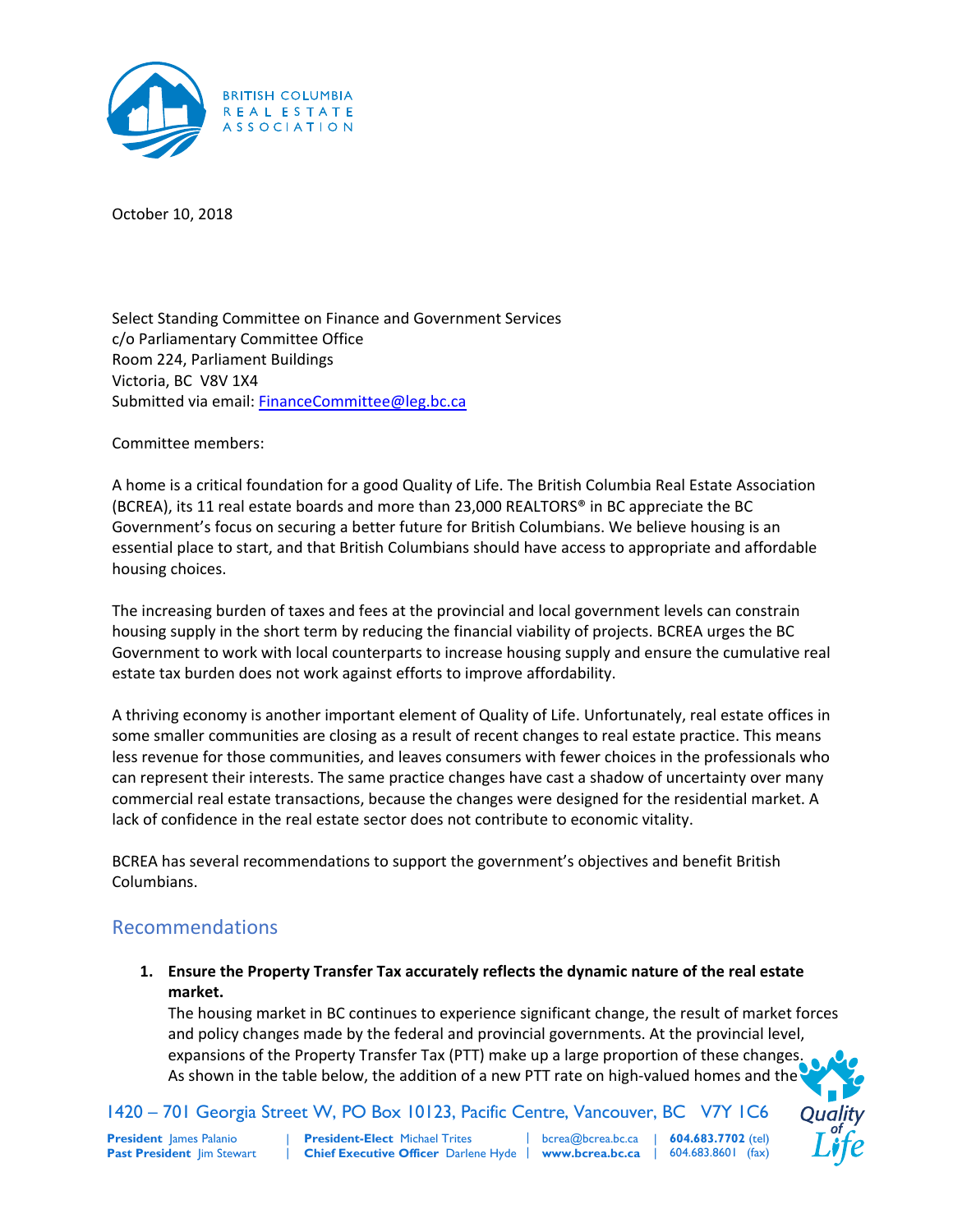increase and expansion of the foreign buyers' tax has increased the already substantial tax burden on BC homebuyers:

| 1%              | 2%           | 3%               | 5%                   | 20%           |
|-----------------|--------------|------------------|----------------------|---------------|
| First \$200,000 | Over         | Over \$2 million | Over \$3 million for | On full fair  |
| of fair market  | \$200,000 to | to \$3 million   | residential          | market value* |
| value           | \$2 million  |                  |                      |               |

\*payable by foreign buyers of homes, other than those in Provincial Nominee Program, in the Capital Regional District, the Fraser Valley Regional District, the Greater Vancouver Regional District, the Regional District of Central Okanagan and the Regional District of Nanaimo.

In 2017, the average Multiple Listing Service® price in the province was \$709,559, meaning the average homebuyer paid over \$12,000 in PTT costs. These additional costs may price homebuyers out of many areas.

Moreover, PTT revenue for fiscal year 2017/2018 totaled over \$2.1 billion—a new record, and a 5.7% increase from the previous fiscal year. In fact, PTT revenues have increased every year since 2011/2012, in this province with the highest provincial transfer tax in the country and some of the highest home prices.

The following adjustments to the existing PTT structure would make housing more affordable for a wider range of British Columbians.

 **Increase the First‐Time Home Buyers' Program PTT exemption threshold to \$750,000 from \$500,000.** 

The current exemption threshold simply does not meet the needs of first-time buyers in the province's most expensive markets. BCREA forecasts that the average MLS® residential price in the province will increase 1.9% to \$723,200 this year, and a further 5.3% to \$761,600 in 2019. Increasing the exemption threshold for first-time buyers will expand choices for these buyers.

- **Index the following PTT thresholds to an objective housing inflation measure and make adjustments annually:** 
	- o 2%, 3% and 5% thresholds,
	- o First‐Time Home Buyers' Program exemption threshold, and
	- o Newly Built Home Exemption threshold.

Possible inflation measures include BC Assessment median home price or a weighted average of the regional MLS® Home Price Index.

Unless specific thresholds are indexed, their effectiveness erodes over time. In the worst cases, they end up causing damage, crippling the ability of future generations to own their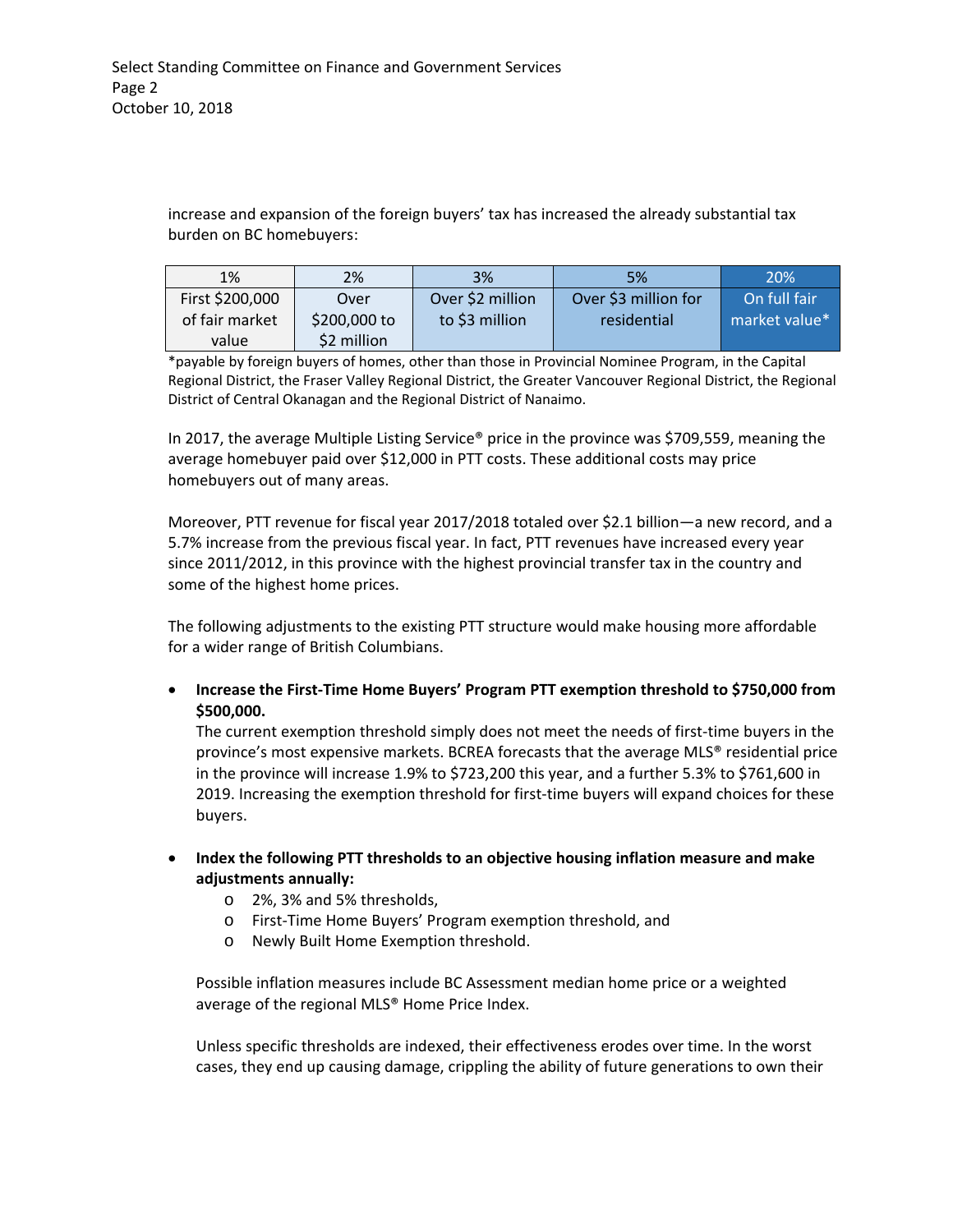Select Standing Committee on Finance and Government Services Page 3 October 10, 2018

> own homes. When the PTT was introduced in 1987, the 2% threshold applied to only 5% of homes sold on the Multiple Listing Service®. In 2017, the 2% threshold applied to 89% of homes sold on the MLS® System.

 **Expand the exemption for the additional 20% foreign buyers' PTT to include everyone with a work permit in BC, and do not increase this tax or expand it beyond its current geographical scope any further.** 

When the additional PTT for foreign residents in the Greater Vancouver Regional District was first introduced in August 2016, it took buyers and sellers by surprise. In February 2018, the tax rate was increased, and the geographic scope of the tax expanded, even though the effectiveness of the tax is not clear.

While intended to target foreign ownership, the expanded foreign buyers' tax has compounded the financial barriers facing foreigners currently living and working in BC who try to purchase properties in our communities. The exemption for foreign nationals who receive confirmation under the BC Provincial Nominee Program does not apply broadly enough to ease this pressure. The exemption from the tax should be extended to all those with work permits in BC.

#### **2. Ensure fairness and effectiveness in the proposed speculation tax.**

In Budget 2018, the BC Government announced a speculation tax. Following initial feedback, the focus was adjusted to target foreign and domestic homeowners in specific urban areas who pay little or no income tax in BC and those who own second properties that are not long‐term rentals. BCREA believes the proposed tax is misnamed, as speculation is widely understood to be buying and selling real estate within a relatively short period. What has been proposed captures properties that have been owned for many years—in some cases, decades—for personal use rather than speculative gain.

Many homeowners in the affected areas will experience negative impacts, including higher taxes and potential market disruption. In addition, many non‐British Columbians (even some from inside the province) may have to sell their homes, regardless of how long they have owned them. About 70% of British Columbians are homeowners, and homeowners in the affected areas could lose equity if the tax is implemented as proposed.

 **Homeowners who pay income tax in Canada should be exempt from the speculation tax, regardless of how many homes they own.** 

In the March 26, 2018 update, additional details about the tax were released that confirmed British Columbians and Canadians who own a qualifying second home in major urban areas will be subject to the speculation tax. If the true intent of the tax is to prevent speculation, then it should not penalize British Columbians and other Canadians who own second homes in our province.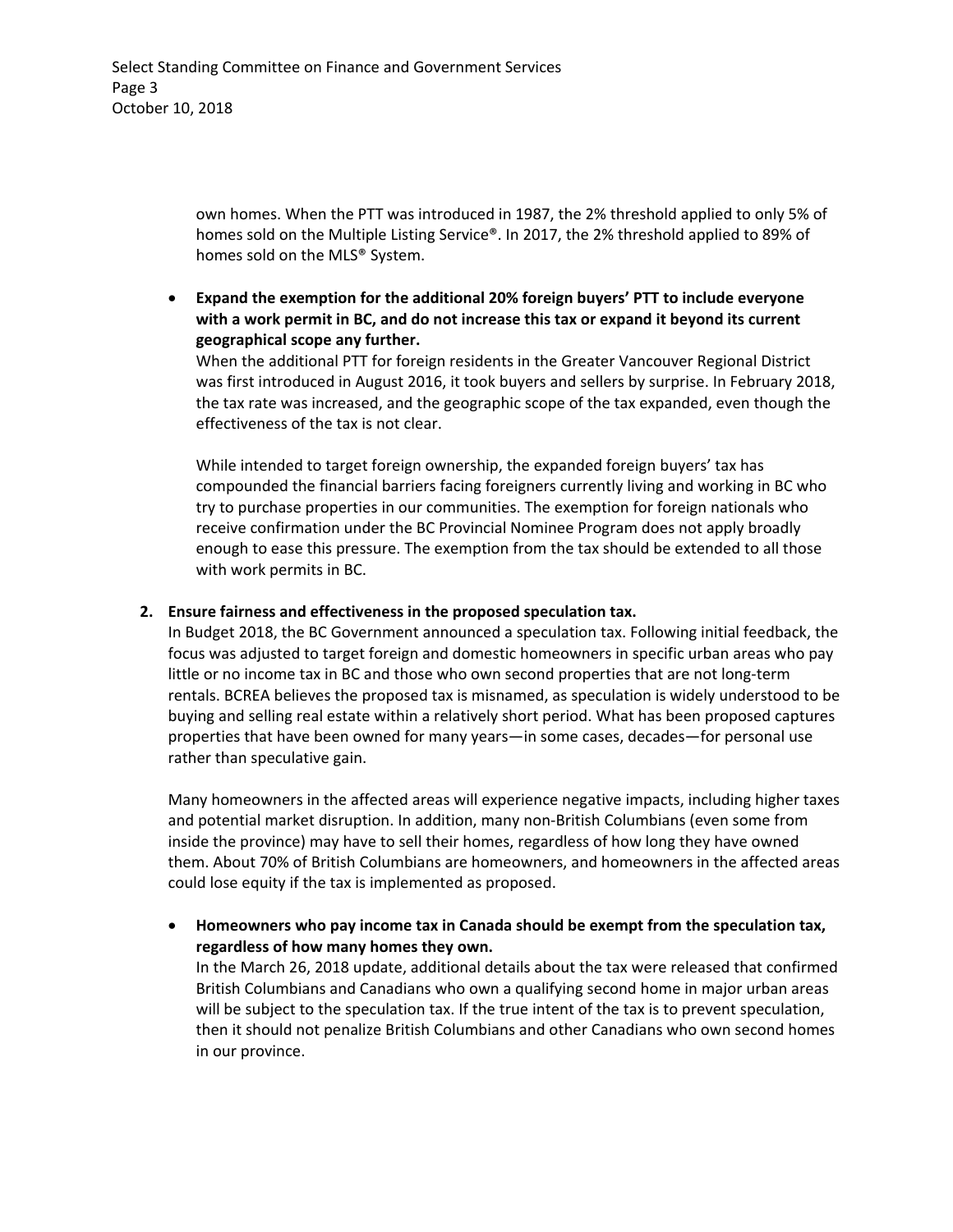Select Standing Committee on Finance and Government Services Page 4 October 10, 2018

### **Homeowners should not be taxed twice.**

Ensure that the City of Vancouver's Empty Homes Tax and the proposed speculation tax do not both apply to the same property. Both taxes are intended to increase housing supply. We urge the province and the city to coordinate their efforts so homeowners are not unfairly penalized.

#### **Development properties should be exempt from the speculation tax.**

These properties are often bought years before they are developed, and the proposed tax would add costs. Builders and developers could sign declarations regarding their intentions, to ensure such an exemption is used properly.

 **Create incentives for homeowners to make their homes available as long‐term rentals, rather than penalizing people who do not rent their properties.**

We believe offering incentives is a more effective way to increase rental supply than penalizing those who choose not to do so. Also, owners of homes in condo or housing co‐ operatives where rules prevent them from renting out their units should be exempt.

## **3. Exempt vacant lands held for development from the additional school tax.**

Starting in 2019, an additional school tax will increase the tax burden for owners of high‐valued residential properties in BC, including detached homes and vacant lands. Similar to our position on the speculation tax, taxing vacant lands held for development would add costs that would be passed on to consumers. Builders and developers could sign declarations regarding their intentions, to ensure such an exemption is used properly.

## **4. Encourage greater density in urban areas.**

BCREA shares the government's focus on increasing housing supply. We recommend the province work with local governments to:

 **Increase the supply of smaller, market homes in neighbourhoods using PTT revenue to create gentle density in low density neighbourhoods.** 

Gentle densification is a strategic way to increase the capacity of urban spaces while retaining the charm of each unique neighbourhood. For example, the province could provide financial incentives to municipalities to permit laneway homes and the stratification of secondary suites, where the home permits it. Funds could be used to update zoning and to create a system for stratifying suites.

 **Increase the supply of affordable, market, ground‐oriented, family (three‐bedroom) homes along transit corridors in lower density neighbourhoods using PTT revenue.**  Increasing density along key transit corridors can efficiently bring more homes to existing communities. For example, the province could provide financial incentives to municipalities fast tracking medium-density projects—townhomes, co-housing and cooperatives—to help defray the costs of accelerated planning and rezoning.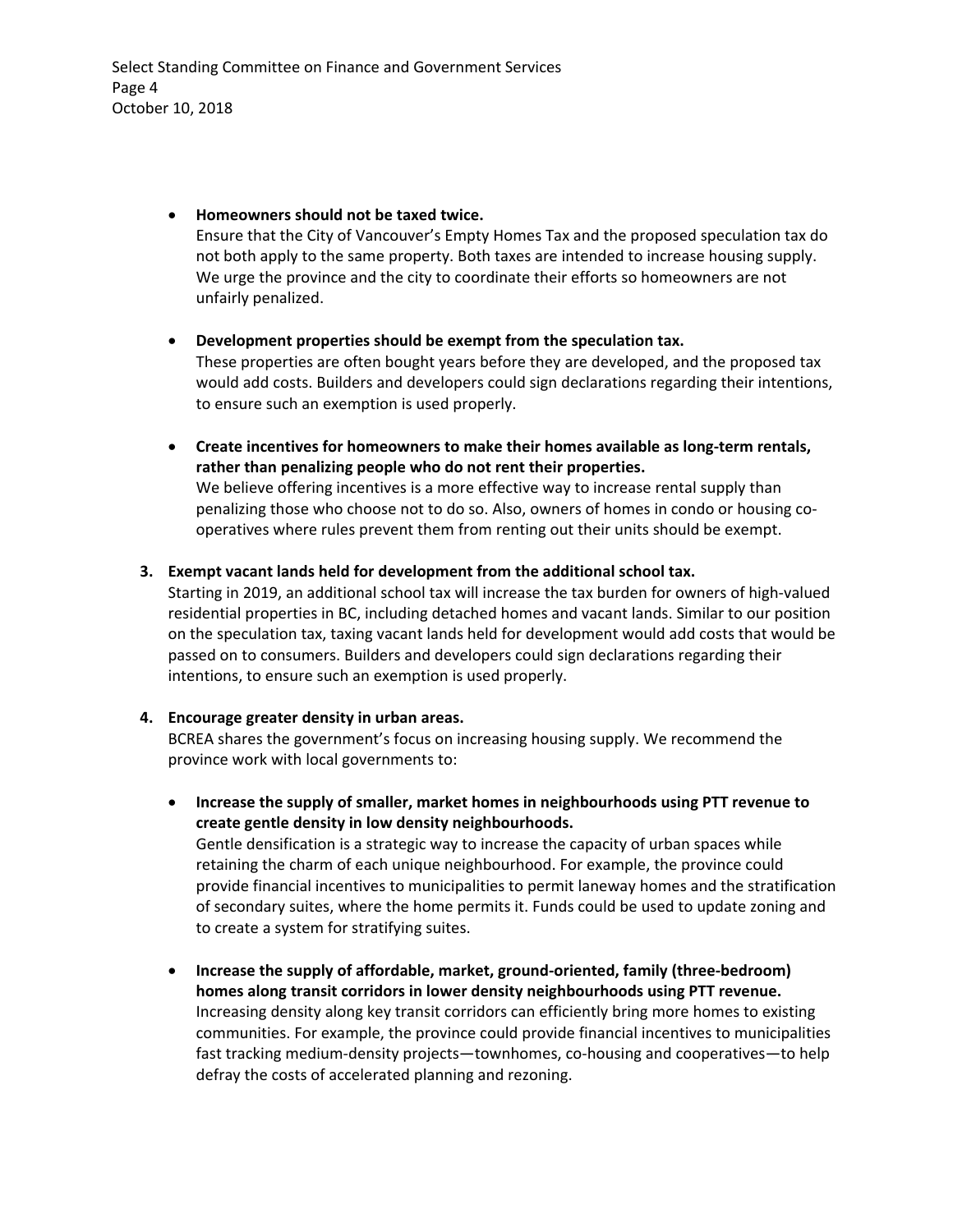Select Standing Committee on Finance and Government Services Page 5 October 10, 2018

### **5. Create rules that benefit small communities and commercial transactions.**

On June 15, a ban on limited dual agency (LDA) took effect. LDA occurs when one REALTOR® represents more than one party in a real estate transaction, and it's very difficult to practice in small communities and commercial transactions, in which few REALTORS® specialize. There is a very narrow exemption from the ban, but little guidance has been offered to provide REALTORS® with the comfort to use it.

 **Clarify the existing exemption from the ban on LDA to help consumers in underserved communities.** 

The exemption requires three conditions to be met: LDA can be practiced in geographically remote areas that are underserved by licensees where it is impracticable to bring in another licensee. BCREA has suggest how "remote" and "underserved" can be described, and would prefer the word "impractical" to "impracticable" which means that it is essentially impossible to involve another licensee.

- **Create a new exemption from the LDA ban for commercial transactions.**  The LDA ban was created with the residential market in mind. The world of commercial real estate includes a relatively small number of REALTORS® who serve also a relatively small number of sophisticated consumers who receive advice from a variety of professionals. This area of the market should be treated differently.
- **Appoint more REALTORS® to the Real Estate Council of British Columbia.**  The LDA ban was created out of a process and in a regulatory structure that does not include enough insight and consultation with professionals who understand the implications. BCREA urges the government to ensure at least half of the Council members are licensees.
- **Ensure reforms to the real estate regulatory framework that provide clarity, consistency and confidence.**

There are currently two real estate regulators, and a recent independent review recommended significant changes to resolve questions about their roles and help provide a firm foundation for oversight, giving licensees and consumers confidence in the system.

# **Conclusion**

Thank you for the opportunity to contribute to these important discussions concerning the well‐being of British Columbians and their housing options. BCREA's recommendations are intended to assist those struggling to enter the housing market, while providing support for homeowners and renters. Together, the REALTORS® and elected officials can ensure more British Columbians have access to affordable, appropriate housing that meets their needs, now and in the future.